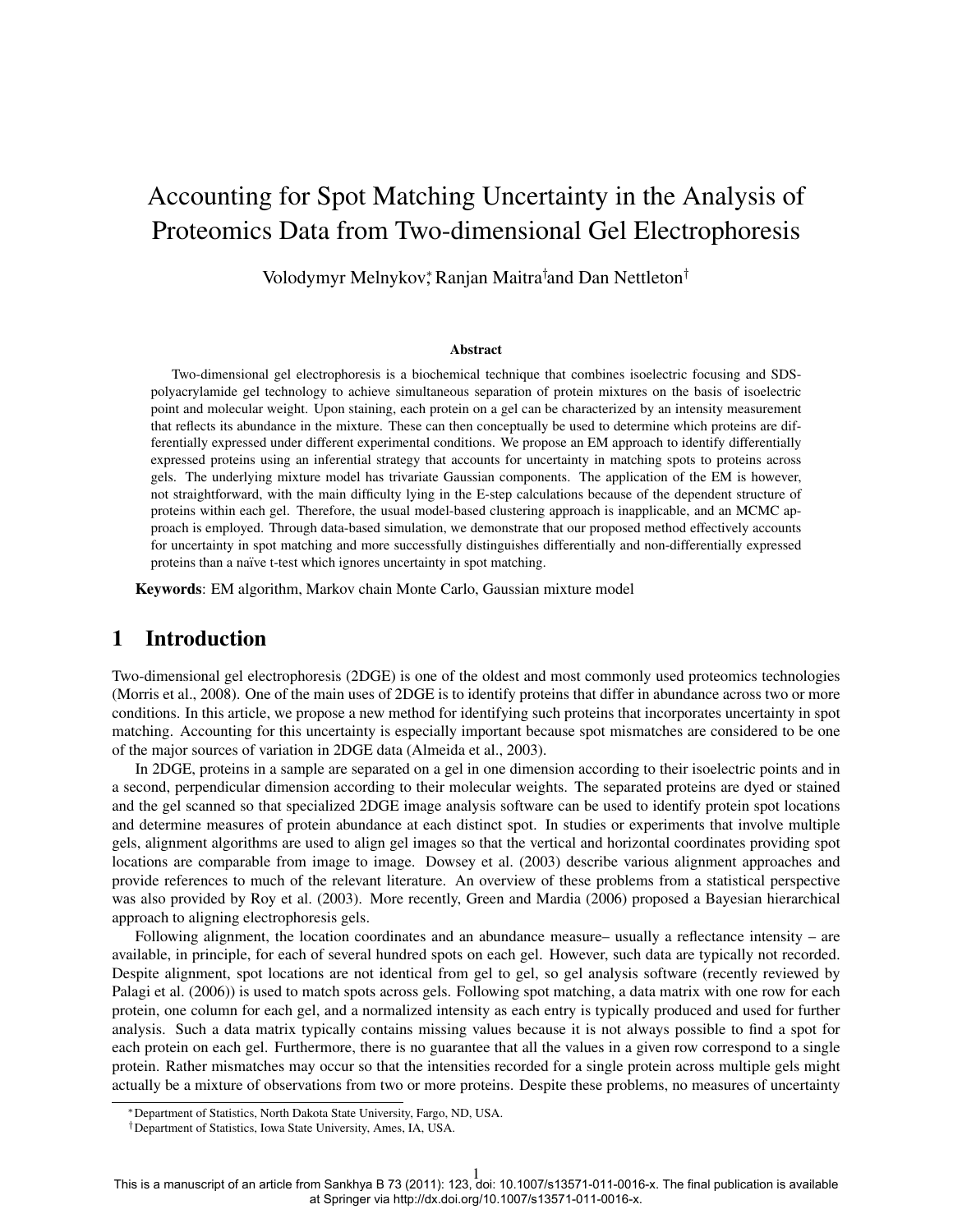in the spot matching process are carried forward when making inferences about changes in protein abundance across conditions using the standard analysis methods. Instead, it is assumed that spots have been correctly matched across gels, and analysis proceeds with no accounting for the possibility of errors in the spot matching process.

We propose an alternative analysis strategy that explicitly acknowledges uncertainty in spot matching and incorporates that uncertainty into estimation and testing of differential protein quantity across two or more conditions. The location and intensity for a given protein across multiple aligned gels are modeled as trivariate Gaussian with a mean intensity that may depend on condition. Further, we assume that the true spot matching information across aligned gels is contained in unobserved random variables, and the Expectation Maximization (EM) algorithm is used to estimate model parameters and test for differences in intensity across conditions for each protein. The E-step in our EM algorithm is nontrivial in that a novel implementation of Markov chain Monte Carlo (MCMC) is used to estimate the expected value of the unobserved variables given the observed data and previous parameter estimates. Our method is formally described in Section 2. In simulation studies described in Section 3, we demonstrate the effectiveness of our MCMC approach. Data-based simulation in Section 4 illustrates the superiority of our procedure over a naïve analysis that ignores uncertainty in spot matching. Section 5 examines robustness of the procedure to violations of the normality assumption. The paper concludes with some discussion.

## 2 Methodology

#### 2.1 Modeling

Let  $X = \{X_{ijk} : i = 1, 2; j = 1, 2, \ldots, n; k = 1, 2, \ldots, m\}$  denote the complete dataset. Here, i indexes two treatments,  $n$  denotes the number of experimental units for each treatment, and  $m$  denotes the number of protein spots in each two-dimensional gel. We assume that there is one gel for each experimental unit. Each  $X_{ijk}$  represents the trivariate observation vector associated with the corresponding  $(i, j, k)$ th protein spot, with the three variates corresponding to its isoelectric point, its molecular weight, and its log-intensity (a quantitative measure of protein abundance), assumed without loss of generality to be in that order. If the identity of the protein associated with the  $(i, j, k)$ th spot is known to be protein  $\ell$ , then  $X_{ijk}$  is assumed to be trivariate Gaussian with mean and dispersion given by  $\mu_{i\ell} = (\mu_{\ell 1}, \mu_{\ell 2}, \mu_{i\ell 3})'$  and  $\Sigma_{i\ell} = \text{diag}(\sigma_{\ell 1}^2, \sigma_{\ell 2}^2, \sigma_{i\ell 3}^2)$ . Note that only the log-intensity mean and variance depend on the treatment  $i$ ; therefore, we make the standard assumptions that protein isoelectric point, molecular weight, and associated variances are unaffected by treatment.

The identity of the protein is, of course, not usually known. Thus, when jointly modeling the data from any given gel, we must consider all possible mappings from the  $m$  spots to the  $m$  proteins. Without loss of generality, we assume that the spots are randomly labeled within each gel so that  $1/m!$  is the prior probability of any spot-to-protein mapping. This prior probability should not be confused with the conditional probability of a spot-to-protein matching, given observed spot locations and intensities. These conditional probabilities are certainly not all equal to  $1/m!$ , and we account for this in our estimation procedure described in the next section.

We assume that each observed spot corresponds to exactly one protein in each gel and this correspondence is bijective. As a consequence, the observations within a gel cannot be assumed to be independent. We assume, however, that the observations are conditionally independent given the spot-to-protein matching. Our objective is to identify the proteins for which  $H_{0\ell}$ :  $\mu_{1\ell3} = \mu_{2\ell3}$  is false; *i.e.*, we wish to identify proteins that differ in mean log-intensity across treatments.

#### 2.2 Parameter Estimation

We reformulate the problem in terms of one with missing observations by postulating that the protein identity of each observed spot is the missing part of the dataset. A common approach to parameter estimation in such contexts is the EM algorithm pioneered by Dempster et al. (1977), which we adapt here for our purpose. To do so, we introduce unobserved integer-valued random variables  $\{Z_{ijk} : i = 1, 2; j = 1, 2, \ldots, n; k = 1, 2, \ldots, m\}$  that contain the protein identity of each spot. In particular,  $Z_{ijk} = \ell$  implies that the  $(i, j, k)$ th spot corresponds to protein  $\ell$ . We use  $\mathbf{Z}_{ij} = \ell$  to denote the event  $Z_{ij1} = \ell_1, Z_{ij2} = \ell_2, \ldots, Z_{ijm} = \ell_m$  where  $\ell = (\ell_1, \ell_2, \ldots, \ell_m)' \in \rho(m)$ , the set of all permutations of  $1, 2, \ldots, m$ .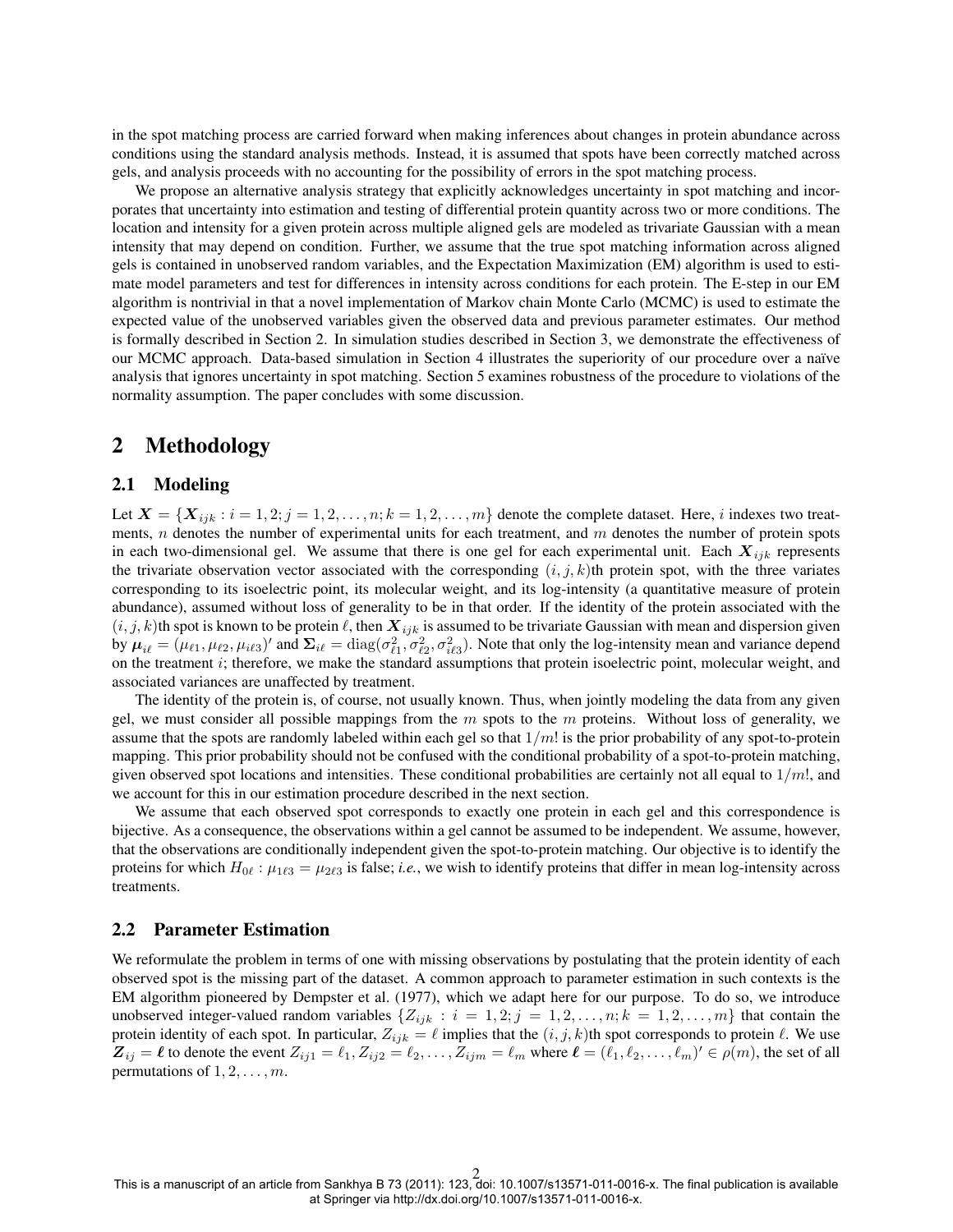Note that the log likelihood function for the complete data is given by

$$
l(\boldsymbol{Z},\boldsymbol{X};\boldsymbol{\mu},\boldsymbol{\Sigma})\;\;=\;\;\sum_{i=1}^2\sum_{j=1}^n\sum_{\boldsymbol{\ell}\in\rho(m)}I(\boldsymbol{Z}_{ij}=\boldsymbol{\ell})\sum_{k=1}^m\log\phi(\boldsymbol{X}_{ijk}|\boldsymbol{\mu}_{i\ell_k},\boldsymbol{\Sigma}_{i\ell_k}),
$$

where  $\mathbf{Z} = \{Z_{ijk} : i = 1, 2; j = 1, 2, ..., n; k = 1, 2, ..., m\}$  is the set of missing identifiers,  $\boldsymbol{\mu} = \{\boldsymbol{\mu}_{i\ell} : i = 1, 2, ..., n\}$  $1, 2; \ell = 1, \ldots, m\}, \Sigma = \{\Sigma_{i\ell} : i = 1, 2; \ell = 1, \ldots, m\},\$ and  $\phi(\mathbf{x}|\boldsymbol{\mu}_{i\ell}, \boldsymbol{\Sigma}_{i\ell})$  denotes the trivariate normal density with mean  $\mu_{i\ell}$  and variance  $\Sigma_{i\ell}$  evaluated at x. The expectation step of the EM algorithm involves constructing the expected value of the complete-data log likelihood function, conditional on the observed data. In this case the conditional expected value is simply the complete-data log likelihood with each  $I(\mathbf{Z}_{ij} = \ell)$  replaced by

$$
\mathbb{P}\mathbf{r}(\mathbf{Z}_{ij} = \boldsymbol{\ell}|\mathbf{X}, \boldsymbol{\mu}^*, \boldsymbol{\Sigma}^*) = \frac{\frac{1}{m!} \prod_{k=1}^m \phi(\mathbf{X}_{ijk}|\boldsymbol{\mu}_{i\ell_k}^*, \boldsymbol{\Sigma}_{i\ell_k}^*)}{\sum_{\boldsymbol{\ell} \in \rho(m)} \frac{1}{m!} \prod_{k=1}^m \phi(\mathbf{X}_{ijk}|\boldsymbol{\mu}_{i\ell_k}^*, \boldsymbol{\Sigma}_{i\ell_k}^*)} = \frac{\prod_{k=1}^m \phi(\mathbf{X}_{ijk}|\boldsymbol{\mu}_{i\ell_k}^*, \boldsymbol{\Sigma}_{i\ell_k}^*)}{\sum_{\boldsymbol{\ell} \in \rho(m)} \prod_{k=1}^m \phi(\mathbf{X}_{ijk}|\boldsymbol{\mu}_{i\ell_k}^*, \boldsymbol{\Sigma}_{i\ell_k}^*)}, \quad (1)
$$

where asterisks indicate the initial parameter estimates or estimates obtained from the previous maximization step of the EM algorithm. It is straightforward to show that the maximization step of the EM algorithm depends on (1) only through the weights

$$
w_{ijk\ell} = \text{Pr}(Z_{ijk} = \ell | \mathbf{X}, \boldsymbol{\mu}^*, \boldsymbol{\Sigma}^*) = \sum_{\{\boldsymbol{\ell} \in \rho(m): \ell_k = \ell\}} \text{Pr}(\boldsymbol{Z}_{ij} = \boldsymbol{\ell} | \mathbf{X}, \boldsymbol{\mu}^*, \boldsymbol{\Sigma}^*),
$$

which (for  $i = 1, 2; j = 1, \ldots, n; k = 1, \ldots, m;$  and  $\ell = 1, \ldots, m$ ) give the conditional probability that spot k on gel j from treatment group i matches protein  $\ell$ . Given these weights, solutions that maximize the conditional expected value of the complete-data log likelihood function are

$$
\hat{\mu}_{\ell r} = \frac{\sum_{i=1}^{2} \sum_{j=1}^{n} \sum_{k=1}^{m} w_{ijk\ell} X_{ijkr}}{\sum_{i=1}^{2} \sum_{j=1}^{n} \sum_{k=1}^{m} w_{ijk\ell}} , \quad r = 1, 2; \quad \hat{\sigma}_{\ell r}^{2} = \frac{\sum_{i=1}^{2} \sum_{j=1}^{n} \sum_{k=1}^{m} w_{ijk\ell} (X_{ijkr} - \hat{\mu}_{\ell r})^{2}}{\sum_{i=1}^{2} \sum_{j=1}^{n} \sum_{k=1}^{m} w_{ijk\ell}} , \quad r = 1, 2; \quad \hat{\sigma}_{\ell r}^{2} = \frac{\sum_{i=1}^{2} \sum_{j=1}^{n} \sum_{k=1}^{m} w_{ijk\ell}}{\sum_{i=1}^{2} \sum_{j=1}^{n} \sum_{k=1}^{m} w_{ijk\ell} (X_{ijk3} - \hat{\mu}_{i\ell 3})^{2}} , \quad \hat{\mu}_{\ell s}^{2} = \frac{\sum_{j=1}^{2} \sum_{k=1}^{m} w_{ijk\ell} (X_{ijk3} - \hat{\mu}_{i\ell 3})^{2}}{\sum_{j=1}^{2} \sum_{k=1}^{m} \sum_{k=1}^{m} w_{ijk\ell}} , \quad i = 1, 2.
$$
\n(2)

Maximum likelihood estimates for  $\mu$  and  $\Sigma$  are obtained by iterating the E- and M-steps until convergence.

#### 2.2.1 Computational Issues

One critical limitation for the procedure suggested above is that it is practical only for a small number of protein spots as finding the weights  $w_{ijk\ell}$ 's based on a complete enumeration of all possible permutations is computationally prohibitive. Indeed, in our experience with simulations, it becomes impractical to implement even when  $m$  is as low as 20. Thus, it can not be a viable strategy to implement for practical scenarios where two-dimensional gels typically have several hundred protein spots.

Many stochastic approaches to EM have been suggested to address intractability of calculations in the E-step. Celeux and Diebolt (1992) proposed approximating the expected complete log likelihood for the mixture problem, with results on convergence provided by Delyon et al. (1999). Even before that, Wei and Tanner (1990) suggested using Monte Carlo integration to approximate the conditional expectations in the E-step, with an automated version provided by Booth and Hobert (1999). When the Monte Carlo sampling is itself intractable, Levine and Casella (2001) and Levine and Fan (2004) suggested using Markov Chain Monte Carlo (MCMC). We adopt this idea here, but note that development of an MCMC approach is not straightforward. So we propose a MCMC algorithm that borrows ideas from the literature on conditional point process simulation (Baddeley and Møller, 1989). The algorithm that we now describe must be implemented separately for each gel. However, to simplify notation, we have suppressed the subscripts i and j throughout the remainder of this subsection. Let  $\mathbf{Z}^* = (Z_1^*, Z_2^*, \dots, Z_m^*)$  denote the set of current protein assignments for the gel under consideration. Pick a  $\nu$  with probability  $m^{-1}$  from  $\{1, 2, ..., m\}$ . Compute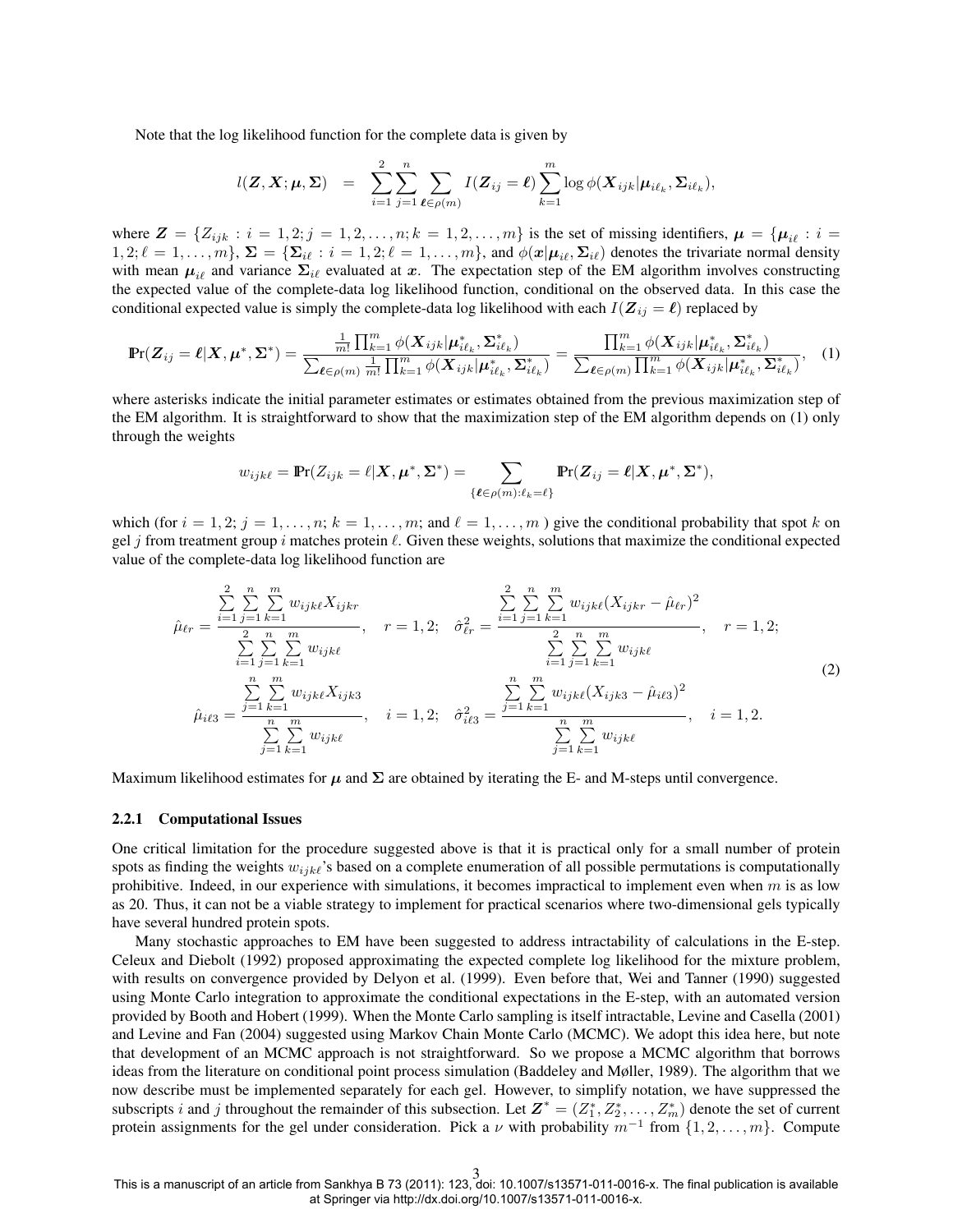the distance from the  $Z^*_{\nu}$ th protein spot to each of the other protein spots, where the distance between spots  $Z^*_{\nu}$  and  $Z_u^*$  for  $u \in \Omega_{-\nu} = \{1, ..., \nu-1, \nu+1, ..., m\}$  is denoted  $d_{\nu,u}$  and is defined as the Euclidean distance between the current estimated mean locations associated with the  $Z^*_{\nu}$ th and  $Z^*_{\nu}$ th proteins. Letting  $H_{\nu} = \sum_{u} d_{\nu,u}^{-1}$ , pick an  $\omega$ with probability  $d_{\nu,\omega}^{-1}/H_{\nu}$ . Let  $\tilde{Z}$  be the same as  $Z^*$  except in the  $\nu$ th and  $\omega$ th positions, which are reversed, *i.e.*, if  $\mathbf{Z}^* = (Z_1^*,..., Z_{\nu}^*,..., Z_{\omega}^*,..., Z_m^*)$ , then  $\tilde{\mathbf{Z}} = (Z_1^*,..., Z_{\omega}^*,..., Z_{\nu}^*,..., Z_m^*)$ . The latter is our proposal with Markov transition probability given by  $\mathbb{P}r(Z^* \to \tilde{Z}) = m^{-1} d_{\nu,\omega}^{-1} \tilde{H}_{\nu}^{-1}$ .

Similar arguments mean that the reverse transition probability is given by  $Pr(\tilde{Z} \to Z^*) = m^{-1} d_{\omega,\nu}^{-1} H_{\omega}^{-1}$ . Thus from the current state  $Z^*$ , we accept  $\tilde{Z}$  with probability

$$
\pi(\boldsymbol{Z}^* \rightarrow \tilde{\boldsymbol{Z}}) = \min \left\{1, \frac{\pi(\tilde{\boldsymbol{Z}}|\boldsymbol{X}, \boldsymbol{\mu}^*, \boldsymbol{\Sigma}^*)}{\pi(\boldsymbol{Z}^*|\boldsymbol{X}, \boldsymbol{\mu}^*, \boldsymbol{\Sigma}^*)} \frac{\mathbb{P}r(\tilde{\boldsymbol{Z}} \rightarrow \boldsymbol{Z}^*)}{\mathbb{P}r(\boldsymbol{Z}^* \rightarrow \tilde{\boldsymbol{Z}})}\right\} = \min \left\{1, \frac{H_{\nu}}{H_{\omega}} \prod_{k=1}^m \frac{\phi(\boldsymbol{X}_k|\boldsymbol{\mu}_{\tilde{Z}_k}^*, \boldsymbol{\Sigma}_{\tilde{Z}_k}^*)}{\phi(\boldsymbol{X}_k|\boldsymbol{\mu}_{Z_k^*}^*, \boldsymbol{\Sigma}_{Z_k^*}^*)}\right\},
$$

otherwise we stay at the current  $Z^*$ . We use this to collect 100,000 MCMC realizations, after a burn-in period of 10,000 iterations, and estimate our  $w_{ijk\ell}$  values.

#### 2.2.2 Initialization and Stopping Criteria

As with most iterative algorithms, the performance of the EM algorithm can be severely affected by the choice of initial values. Maitra (2009) provides detailed examples where choice of starting values can completely degrade performance in the context of estimating parameters of mixtures-of-Gaussians. His multi-stage algorithm for initialization does not extend to our situation easily, thus we chose a gel at random and used the observed isoelectric point and molecular weight values for that gel as the initializing means. As each particular gel contains only one set of intensities, we initialized the mean intensities under both treatment and control conditions to be the same. In order to obtain the initial values for variances, we considered isoelectric point values and molecular weight separately. For each of these variables, we estimated variances over all gels according to their order. For instance, we estimated the variance in molecular weight for the protein with the smallest molecular weight by calculating the variance of the proteins with the smallest molecular weights in each gel. The same approach was applied to the protein with the second smallest molecular weight in each gel, and so on. The variances for the isoelectric points were handled similarly. As intensity values were originally taken on a log-scale, the variability of the intensity values was small compared to the variances in isoelectric points and molecular weights. Thus, we set the initial values for intensity variances to be some small value (in our experiments, we set it equal to unity) relative to the estimated variances of isoelectric points and molecular weight. Although a more sophisticated approach may be possible to develop, our heuristic suggestion has been found to perform very well in our experiments.

Finding a stopping criterion for the EM algorithm within the framework of MCMC-based computation of probabilities  $w_{ijk\ell}$  is challenging because the log likelihood of the observations can not be calculated at any step, for even a moderate number of proteins. Thus, a criterion based on relative changes in observed log likelihood is inapplicable. On the other hand, a criterion based on relative changes in parameter estimates as recommended by Altman et al. (2003) cannot reasonably be implemented because of simulation variability induced by the stochastic estimation of  $w_{ijk}\varepsilon$ , which will need to be accounted for in the calculation of the estimates. Therefore, we suggest stopping the EM algorithm after some reasonably large number of iterations that assures convergence. In all our experiments, fifty iterations (which we recommend) have been found to be more than adequate. Indeed, we note that all our experiments reported in this paper showed evidence of convergence in as few as ten iterations.

#### 2.3 Variance Estimation

As mentioned by McLachlan and Peel (2000) and McLachlan and Krishnan (2008), it is usually complicated to obtain the variance-covariance matrix for maximum likelihood estimates produced by the EM algorithm. First, the observed information matrix has to be obtained and then inverted. One convenient way to approximate the observed information in the case of independent identically distributed random variables (as per the complete dataset) is to use the empirical information (Louis, 1982; McLachlan and Krishnan, 2008; McLachlan and Peel, 2000). This approach relies on obtaining all the derivatives of the expected complete data log likelihood function based on one observation. In our case, we have  $n$  independent gels under each of two treatment conditions. The observations themselves, however, are not independent, which violates an important assumption that underlies the simplification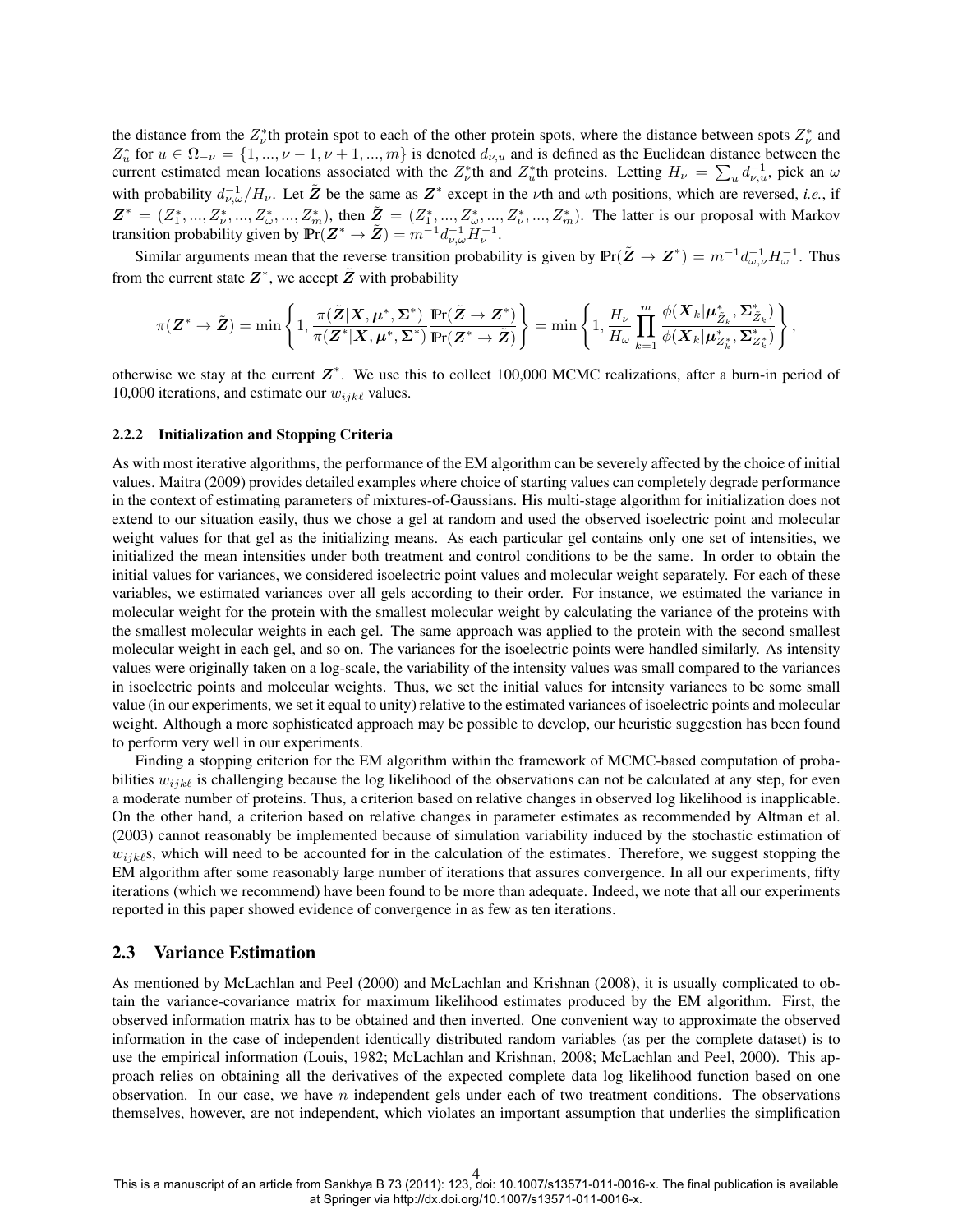in McLachlan and Peel (2000) and McLachlan and Krishnan (2008). Note, however, that although the hidden variables are dependent as discussed earlier, the dependence between any two observations is very weak when the number of proteins per gel is high. Since we typically have several hundred proteins in each gel, this approximation is reasonable: more importantly, it makes calculation of the information matrix practical because of its relatively simple form. Thus, under these assumptions, there are  $2nm$  observations in the dataset and the total number of estimated parameters is  $8m$  as there are 3 means and 3 variances for every protein spot and intensities have different means and variances under control and treatment conditions. Now, let  $\vartheta$  be the vector of all estimated parameters:  $(\mu_{\ell 1}, \mu_{\ell 2}, \mu_{1\ell 3}, \mu_{2\ell 3}, \sigma_{\ell 1}^2, \sigma_{\ell 2}^2, \sigma_{1\ell 3}^2, \sigma_{2\ell 3}^2 : \ell = 1, \ldots, m)$ . To find the variance-covariance matrix of the estimated parameters, we invert the observed information matrix estimated by  $\mathcal{I}_y = \sum_{i=1}^2 \sum_{j=1}^n \sum_{k=1}^m \left( \frac{\partial h_{ijk}}{\partial \theta} \right) \left( \frac{\partial h_{ijk}}{\partial \theta} \right)'$ , where  $h_{ijk}$  is the portion of the expected complete-data log likelihood involving the  $(i, j, k)$ th observation and  $\frac{\partial h_{ijk}}{\partial \theta}$  is the corresponding gradient vector with elements  $\frac{\partial h_{ijk}}{\partial \mu_{\ell 1}}$ ,  $\frac{\partial h_{ijk}}{\partial \mu_{\ell 2}}$  $\frac{\partial h_{ijk}}{\partial \mu_{\ell 2}}, \frac{\partial h_{ijk}}{\partial \mu_{1\ell 3}}$  $\frac{\partial h_{ijk}}{\partial \mu_{1\ell3}}, \frac{\partial h_{ijk}}{\partial \mu_{2\ell3}}$  $\frac{\partial h_{ijk}}{\partial \mu_{2\ell 3}}, \frac{\partial h_{ijk}}{\partial \sigma_{\ell 2}^2}, \frac{\partial h_{ijk}}{\partial \sigma_{1\ell 3}^2}, \frac{\partial h_{ijk}}{\partial \sigma_{2\ell 3}^2}; \ell = 1, \ldots, m$ . Then  $\mathcal{I}_y$  is a 8m  $\times$  8m matrix. The corresponding partial derivatives can be obtained as follows:

$$
\frac{\partial h_{ijk}}{\partial \mu_{\ell r}} = w_{ijk\ell} \frac{x_{ijkr} - \mu_{\ell r}}{\sigma_{\ell r}^2}, \ r = 1, 2,
$$

$$
\frac{\partial h_{ijk}}{\partial \mu_{\ell s}} = w_{ijk\ell} \frac{x_{ijk3} - \mu_{\ell t3}}{\sigma_{\ell s}^2},
$$

$$
\frac{\partial h_{ijk}}{\partial \sigma_{\ell r}^2} = -\frac{1}{2} \frac{w_{ijk\ell}}{\sigma_{\ell r}^2} \left[ 1 - \frac{(x_{ijkr} - \mu_{\ell r})^2}{\sigma_{\ell r}^2} \right], \ r = 1, 2.
$$

$$
\frac{\partial h_{ijk}}{\partial \sigma_{\ell s}^2} = -\frac{1}{2} \frac{w_{ijk\ell}}{\sigma_{\ell t3}^2} \left[ 1 - \frac{(x_{ijk3} - \mu_{\ell s})^2}{\sigma_{\ell s}^2} \right],
$$

In order to obtain the variance-covariance matrix, we need to invert the observed information matrix  $\mathcal{I}_y$ . In general, this is not a major computational issue when the number of spots per gel vary from a few hundred to several thousand. For larger datasets however, this inversion is impractical to implement, so we propose to use the variance estimation approach of Meng and Rubin (1991).

# 3 Validation of the EM/MCMC Approach

The performance of the suggested procedure was evaluated via a set of simulation experiments designed to mimic realistic settings. Our proposed methodology has two aspects that need to be evaluated: (1) the use of the EM itself in the context of parameter estimation in the mixtures-of-Gaussians modeling scenario and (2) the use of MCMC to perform the E-step in the practical scenario of several hundreds of proteins. We evaluated these two aspects separately via two carefully-designed simulation suites. Our first suite involved a small-scale simulation experiment with two treatments and only six proteins per gel. For six proteins, we needed to consider exactly 720 possible permutations in the calculation of the  $w_{ijk\ell}$ s; thus E-step calculations are then exact and practical. Our second experimental suite performed simulations on a more realistic framework of 300 protein spots. In this case, exact calculations for the  $w_{i j k \ell}$ s are no longer possible, so were replaced by the MCMC-based stochastic computations. In both suites, we performed experiments for a range of scenarios reflecting varying estimation difficulty.

#### 3.1 Simulation experiments with six protein spots

Estimation difficulty was specified in this suite via different levels of separation between the Gaussian mixture components. We used the notion of exact-c-separation introduced by Dasgupta (1999) and modified by Maitra (2009) to specify the degree of separation between these clusters. According to this definition, a mixture of  $p$ variate Gaussian densities is c-separated if for every distinct pair  $(i, j)$  of p-variate mixture component densities,  $c \leq \frac{\|\mu_i - \mu_j\|}{\sqrt{p \max(\lambda_{\max}(\Sigma_i), \lambda_{\max}(\Sigma_j))}}$  with equality holding for at least some pair  $(i, j)$ . From Dasgupta (1999), it follows that higher values of c correspond to better-separated mixture densities and hence relate to greater ease of estimation and class identification. We performed experiments for values of  $c$  corresponding to 0.5, 1.0 and 1.5. Thus,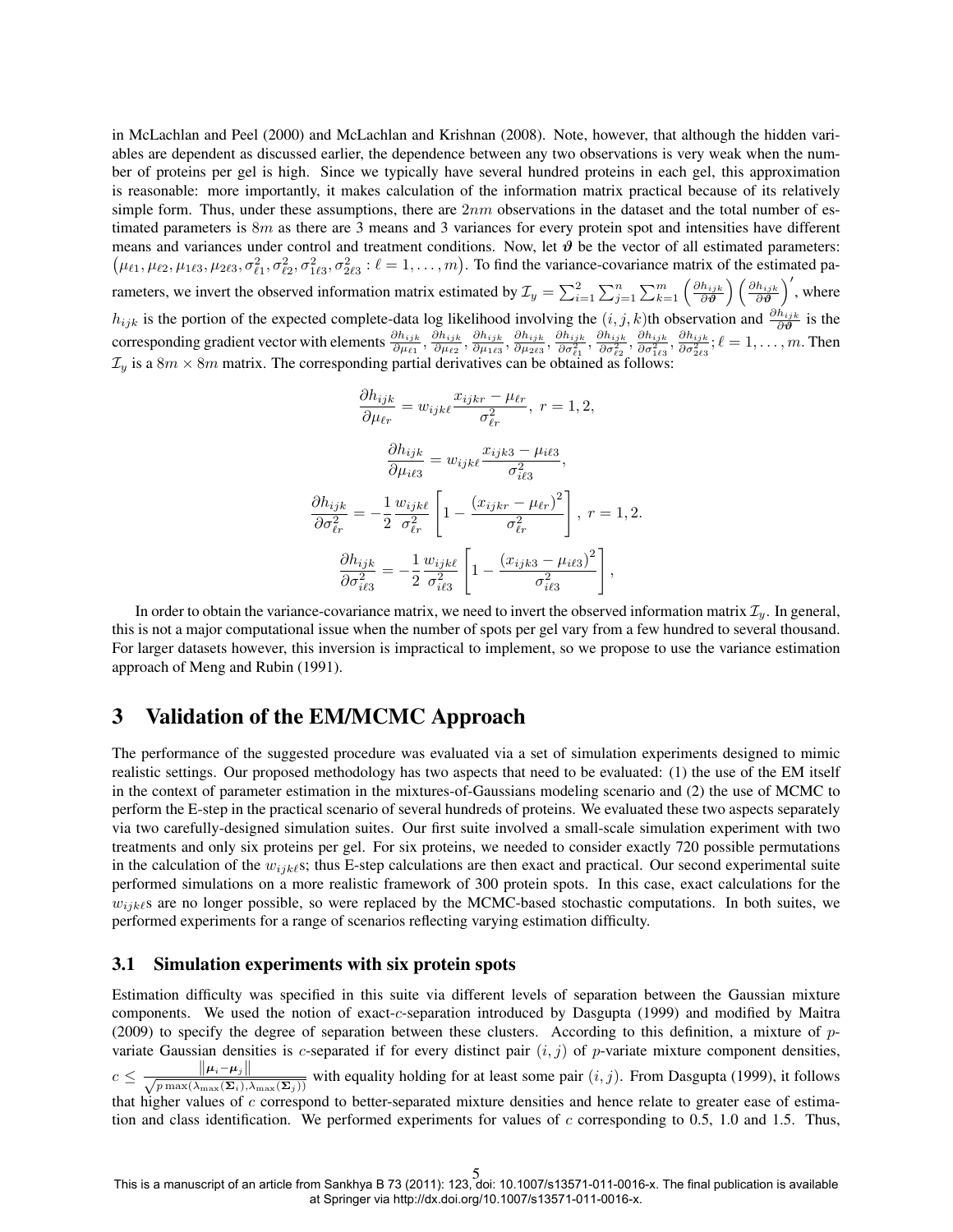|        | $\mathfrak{D}$ | 3        | 4         | 5         | 6        |
|--------|----------------|----------|-----------|-----------|----------|
| 1.865  | 4.582          | $-9.072$ | 0.244     | $-7.859$  | 0.535    |
| 1.864  | 4.582          | $-9.071$ | 0.243     | $-7.857$  | 0.535    |
| 6.096  | 0.933          | $-8.716$ | $-13.228$ | $-0.115$  | $-1.004$ |
| 6.096  | 0.933          | $-8.716$ | $-13.227$ | $-0.115$  | $-1.004$ |
| 15.597 | $-15.082$      | $-1.628$ | $-1.777$  | 8.464     | $-8.084$ |
| 15.596 | $-15.082$      | $-1.627$ | $-1.777$  | 8.464     | $-8.083$ |
| 9.867  | $-4.541$       | 0.232    | $-3.818$  | $-12.074$ | $-4.456$ |
| 9.866  | $-4.541$       | 0.232    | $-3.818$  | $-12.074$ | $-4.456$ |
|        |                |          |           |           |          |

Table 1: Comparison of all permutation (top line) and MCMC (bottom line) based methods

following Dasgupta (1999), our experiments covered a range of cases ranging from poor separation ( $c = 0.5$ ) to moderate  $(c = 1.0)$  and good separation  $(c = 1.5)$ . We also investigated the performance of our procedure in relation to the number of replications n. To do so, we performed our simulation experiments based on a range of  $n = 3$ , 10 and 100 gel replications. These sample sizes represent samples that are correspondingly small, moderate and large. By varying these two parameters  $(c \text{ and } n)$ , each over three settings, we investigated performance of our methodology over different scenarios. Figure 1 provides a summary display of experimental performance for the 9 different combinations of c and n. In each figure, black unfilled circles reflect the trivariate vectors of true means while red filled circles represent the obtained estimates. The location of each protein on a gel coincides with the corresponding centers of molecular weight and isoelectric point. The third dimension, mean intensity, is represented by the area of the corresponding circle chosen to be proportional to the actual intensities. The figure thus provides a visual assessment of estimation performance relative to the degree of overlap among the filled and unfilled circles. Thus, the ideal case when estimates are equal to estimated parameters would be represented by the plot with exactly overlapping circles (thus red filled circles with perfectly-fitted black borders). As can be seen, estimation performance with three gels was considerably poorer than with larger numbers of samples. Performance was especially degraded for  $c = 0.5$  and  $c = 1.0$ , but more respectable for the case when  $c = 1.5$ . Performance in all three cases was much improved when  $n = 10$ , and was at least very good when  $n = 100$ . When  $c = 1.5$  and  $n = 100$  (Figure 1(i)), estimated and true mean values were virtually indistinguishable from each other. Thus, we see that there is some evidence of statistical consistency in the estimation procedure. Overall, the value of good separation turned out to be no less important than that of large replication sizes. In this context, we note that the figures can be categorized into groups  $(b,d)$ ,  $(c,e,g)$  and (h,f) separately in terms of estimation performance. Thus, the lack of separation, (alternatively increase in estimation difficulty) can be compensated by an increase in sample sizes. If marginal spot distributions are known *a priori* to be well-separated, one can do with a smaller number of gels. Otherwise, a larger number of replications is necessary.

Our next performance evaluation was in the context of comparing the estimates obtained via the exact all-permutationscalculation-based E-step above with those obtained using a stochastic MCMC-based E-step. We report here performance based on moderate separation ( $c = 1.0$ ) and moderate numbers of replications ( $n = 10$ ). Table 1 reports the corresponding parameter estimates for all-permutation-based (top line) and MCMC-based (bottom line) algorithms. We see that both approaches produced nearly indistinguishable estimates. This demonstrates the validity of using MCMC-based stochastic calculations for estimating the probabilities in the E-step. This result is important for proceeding to the next step – testing the procedure on gels with a large number of protein spots, where exact calculations for the E-step are impractical to implement.

# 4 Evaluation on 2-D Gel Dataset

In this section, we evaluate our methodology on a real-life dataset and demonstrate its utility in analysis and inference relative to more traditional post-hoc ways of analyzing such data. We note, however, that spot locations for each gel are not reported by standard gel analysis software so that datasets with recorded gel-specific spot locations are not easy to come by. Therefore, we also use simulation to evaluate the performance of our methodology on a 2-D gel dataset used in the literature.

We consider a version of the morphine dataset described by Morris et al. (2008). Six adult male rats were assigned to treatment with either morphine or a placebo using a balanced and completely randomized design. Five days after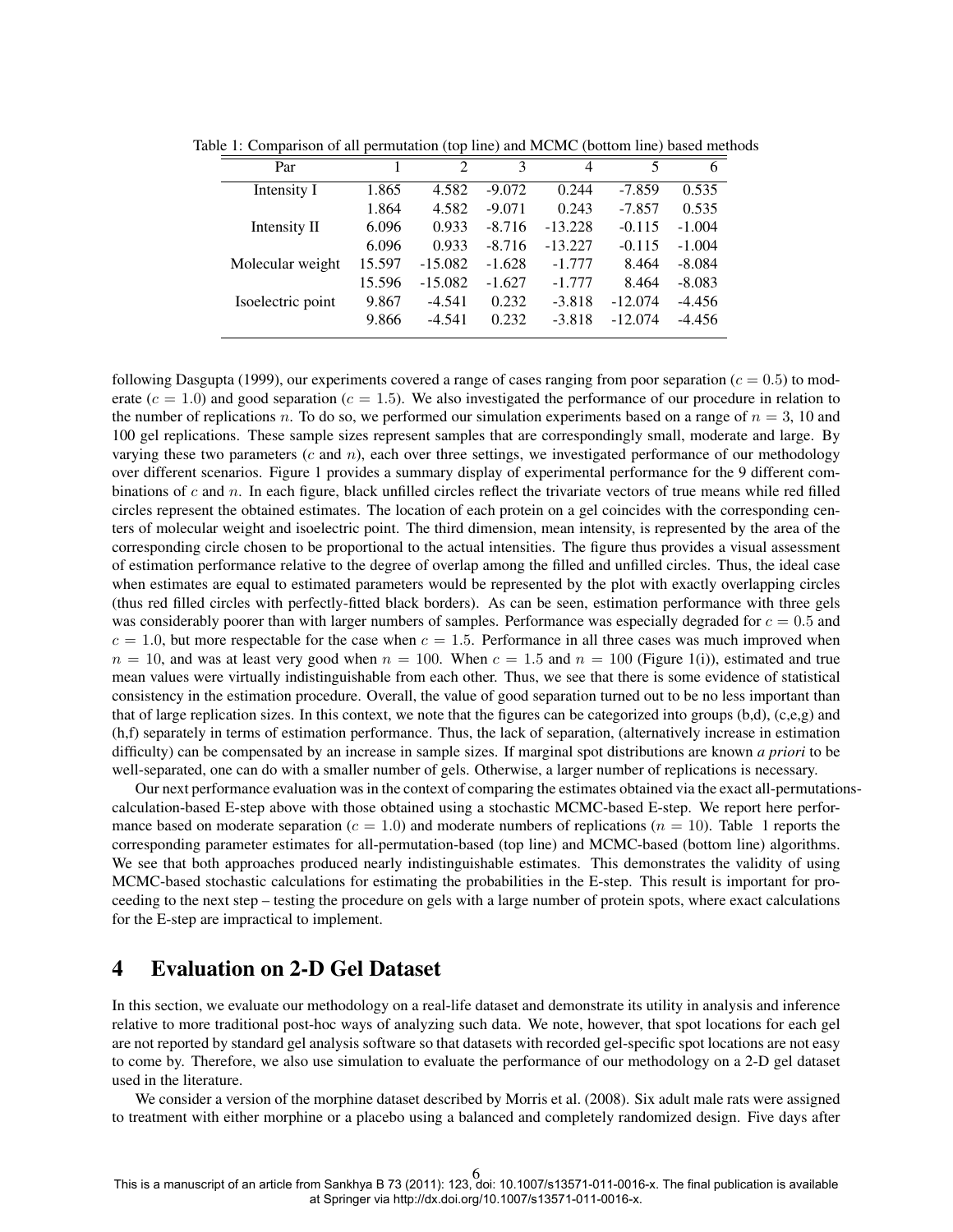

Figure 1: True (black unfilled circles) and estimated (filled red circles) means for the simulation experiment with six protein spots. In each case, area of the circles is proportional to the true and estimated mean intensities. Performance evaluations are for different numbers of gels and degree of separation, as indicated in the subfigure captions.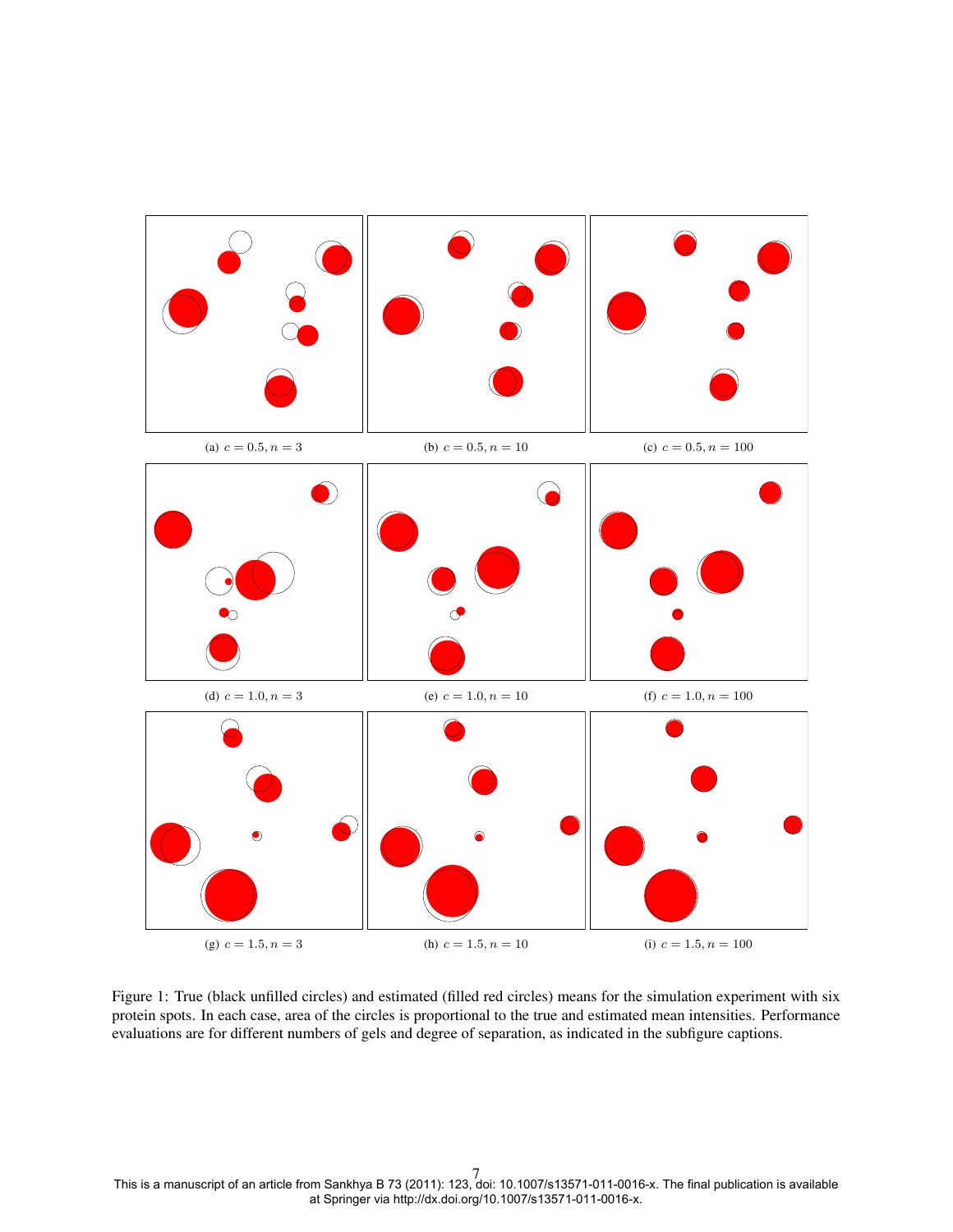initiation of treatment, proteins were extracted from spinal cord regions and evaluated on six gels with one gel per rat. For the sake of illustration, we focus here on the analysis of 300 protein spots that appear in one corner of each gel. Because the data were preprocessed using the method of Morris et al. (2008), the locations (isoelectric points and molecular weights) are not separately available for each individual gel. Rather one single location estimate is provided for each of the 300 proteins. Each location estimate is accompanied by six normalized intensities – one for each gel. The locations of the 300 spots are plotted as blue points in Figure 2 (a). In this figure, the shading of each blue spot indicates the intensity for the spot averaged across the three control gels. To illustrate the effectiveness of our proposed procedure for estimating mean protein locations and intensities, we simulated 300 trivariate normal observations with means and variances determined from the actual data. Specifically, the components of the mean vector for each protein were set equal to the spot location and average intensity indicated by the blue spots in Figure 2 (a). The variance of intensities for each protein was set equal to the sample variance of the observed intensities pooled over both treatments. Variances among isoelectric points and among molecular weights within a given protein were each set to be equal to 25 in order to provide spot location variation in our simulated data that visually matches the degree of variation seen in actual gels. Figure 2 (a) illustrates variability in such a simulated dataset with respect to the original means. Here, mean values are blue and observations are given in red. Figures 2 (b) and (c) show the estimates of the trivariate means (red) relative to the actual means (blue) using data from 10 and 30 simulated gels, respectively. When true means and estimates overlap, we use a mixture of colors as defined in the color key shown in Figure 2 (d). Here, 0 represents the lowest protein intensity while 1 stands for the highest. Ideally, we would see all spots, red and blue, overlapping and producing mixed colors from the diagonal of the key. Although the plot (b) suggests that 10 gels per treatment produce reasonably good parameter estimates, clearly, 30 gels per treatment match this ideal better, and therefore, estimates produced from 30 gels are substantially more accurate. Thus, our method remains reliable and effective not only for the small datasets investigated in Figure 1 but also in cases when we have hundreds of proteins.

#### 4.1 Method's performance compared to  $t$ -test alternatives

In order to evaluate the overall performance of our procedure, we compare it with three  $t$ -test procedures. The first version of the t-test,  $T_{gold}$ , uses the protein identity of each spot on each gel to perfectly match spots across gels. This method – which cannot be used in practice because spot identities are unknown in real data – serves as the goldstandard approach. The second t-test procedure,  $\mathcal{T}_2$ , mimics the type of analysis that is usually performed in current practice. First, spots are matched across gels according to their locations, and then inference proceeds with a twosample  $t$ -test on intensities as if the spots have been matched perfectly. We refer to this as the naïve  $t$ -test procedure based on matched spot locations because the inferences ignore uncertainty in spot matching. The third and last ttest procedure,  $\mathcal{T}_3$ , is similar to the described naïve approach with the difference being in the matching procedure. Here, matching is conducted based on trivariate vectors that include spot intensities rather than using bivariate vectors describing locations. This is another naïve procedure which is conceptually more advanced than the naïve approach solely based on locations because it uses the intensity information for matching purposes. The spot-matching algorithm that we used to obtain this naïve t-test is described as follows. For each spot on each gel, our EM procedure produces an estimate of the probability that the spot matches each protein. We assign each spot to the protein with the highest match probability for that spot. This will generate a one-to-one match from many of the spots to many of the proteins. However, within any given gel, some spots may be assigned to the same protein and some proteins may have no spots assigned. Such spots and proteins are then handled with an exhaustive search algorithm that considers all possible assignments of the spots in question to the proteins in question. The assignment that produces the smallest sum of Euclidean distances between the locations of the spots and the estimated location means of the proteins to which the spots are assigned is selected to obtain the best match. The spot-matching algorithm for the naïve  $t$ -test based on locations has a similar scheme with the difference that the EM algorithm is based solely on bivariate vectors related to locations.

Note that although the naïve t-test procedure uses results from our EM algorithm to perform spot matching, the naïve approach is fundamentally quite different from our proposed analysis method. If the naïve t-test procedure were to obtain error free matching, it would be equivalent to the gold-standard approach. On the other hand, when spot matching errors occur, the naïve t-test will be based on a mixture of data from multiple proteins. Estimates of mean protein intensity for individual treatments and corresponding standard errors will often be adversely affected. Such errors can lead to incorrect inferences for mismatched proteins. Our proposed procedure avoids such problems by making no explicit attempt to match spots. Rather, our procedure estimates differences across treatments within proteins and assesses the significance of those differences using an inferential procedure that recognizes and accounts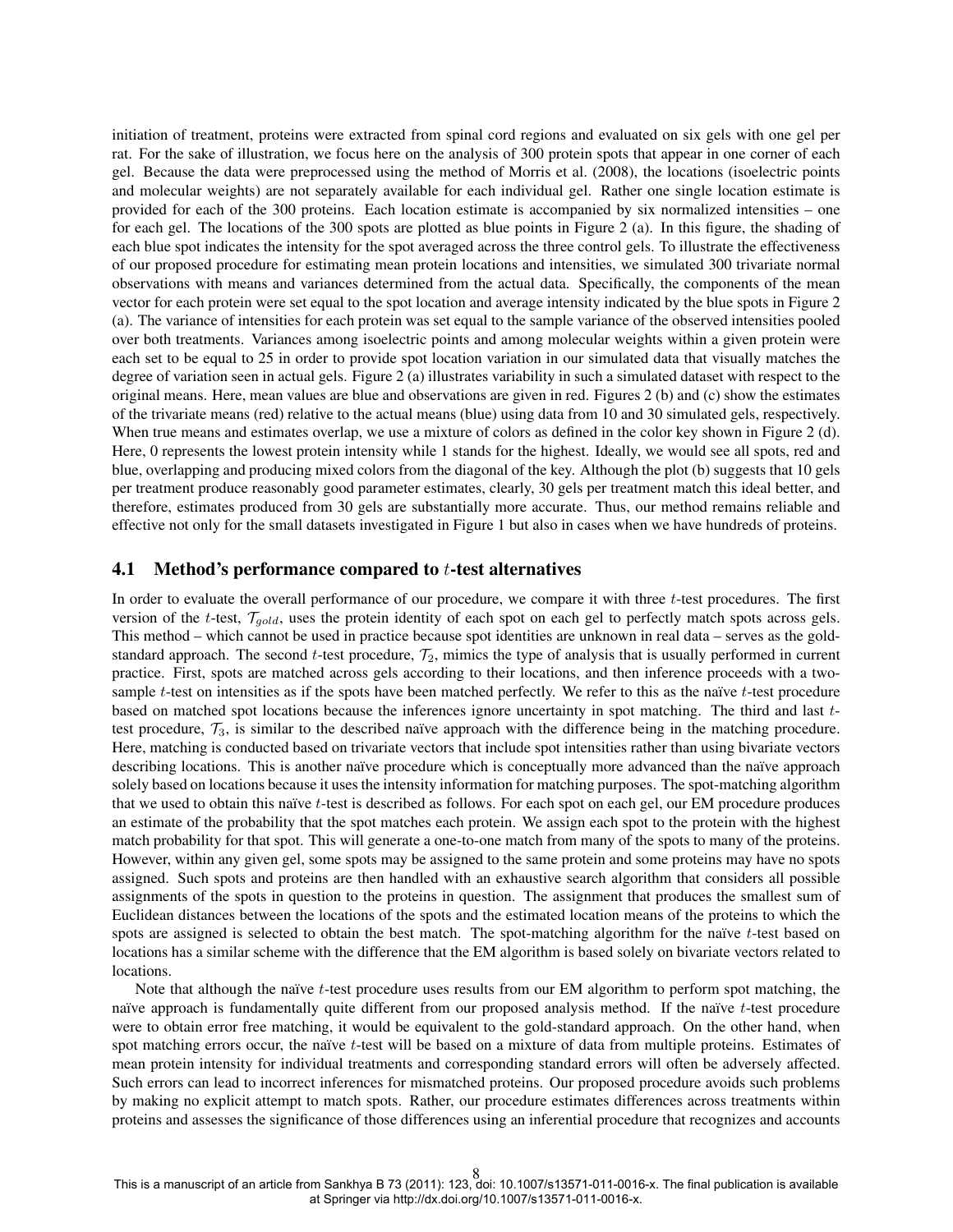

Figure 2: (a) Simulated dataset (in red) with respect to true means (in blue); (b) true means and their estimates based on 10 gels per treatment; (c) true means and their estimates based on 30 gels per treatment; (d) color key for intensities.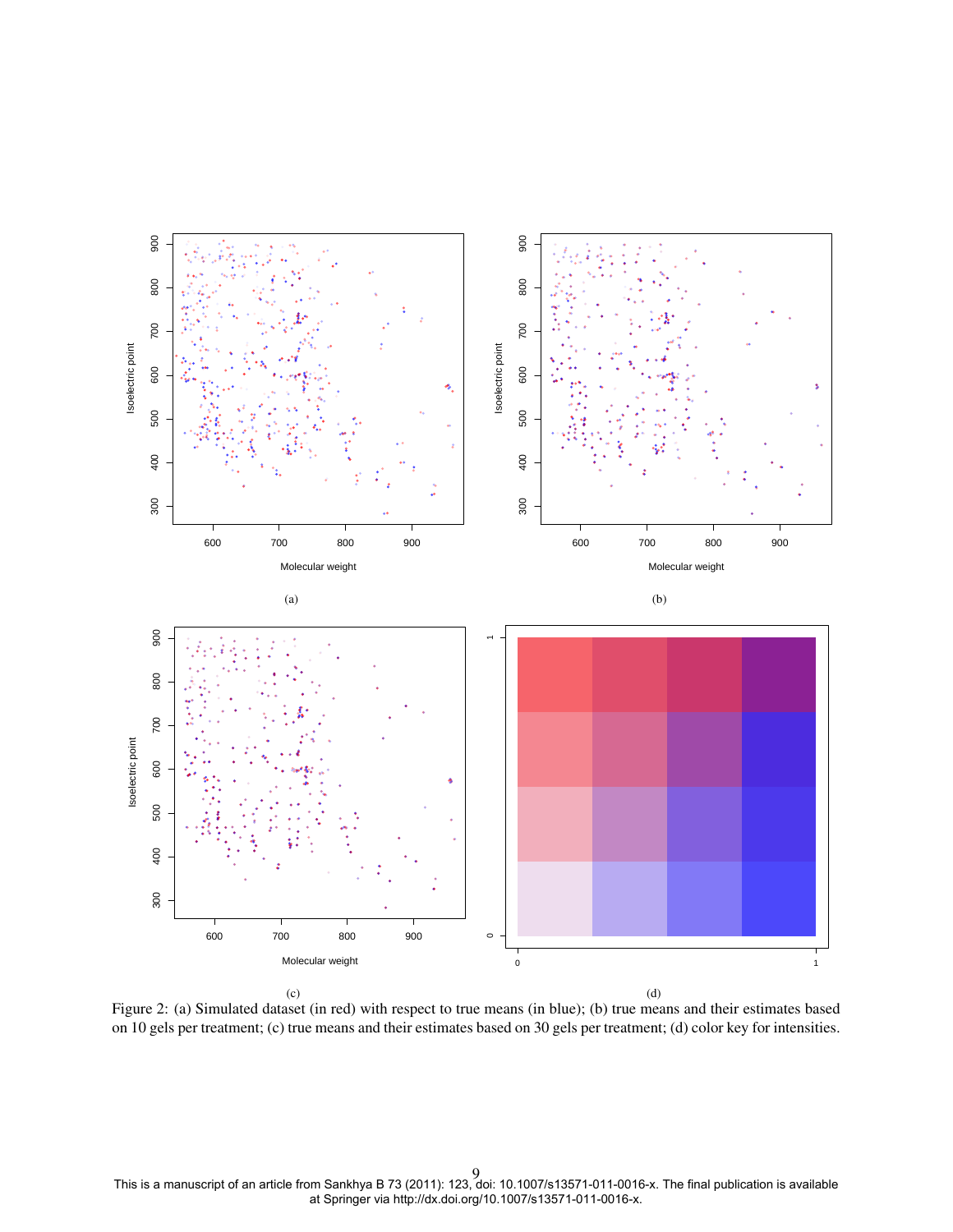for uncertainty in spot identity. Thus, we expect our procedure to outperform the naïve  $t$ -test whenever the probability of spot-matching errors is non-negligible.

To evaluate the performance of our proposed testing procedure relative to the gold-standard and naïve t-tests, we conducted a simulation study as follows. Using the observed intensity measures for the 300 spots from the control and morphine-treated rat gels, we estimated a standardized mean difference for each protein given by  $\tau_\ell = (\bar{y}_1 \cdot_\ell - \bar{y}_2 \cdot_\ell)/s_\ell$ , where  $y_{ij\ell}$  denotes the normalized intensity measure for treatment i, gel j, and protein  $\ell$  and  $s_\ell^2 = \sum_{i=1}^2 \sum_{j=1}^3 (y_{ij\ell} (\bar{y}_{i\cdot\ell})^2/4$  for all  $\ell = 1, \ldots, 300$ . We considered three cases (P=0.25, 0.50 and 0.75) for the proportion of differentially expressed proteins. For  $P = 0.25$ , we randomly chose 75 spots from the  $K = 75, 150$ , or 225 spots with the largest  $|\tau_{\ell}|$  values. For  $P = 0.50$ , we chose 150 spots out of the  $K = 150$  or 225 highest  $|\tau_{\ell}|$  values. In the case of  $P = 0.75$ , we took the 225 spots with largest  $|\tau_\ell|$  values. For the chosen spots, we computed estimates of mean intensities separately for both treatment conditions, while for the other spots, the mean intensity was estimated as the average over both treatments. We used these estimates to simulate realistic measures of protein intensity for the  $\ell$ th protein. Protein spot locations were simulated based on the locations of the spots in the morphine data as described previously. By construction, the proportion of proteins whose mean intensity differs between our simulated treatment groups ( $\mu_{1\ell3} \neq \mu_{2\ell3}$ ) is given by P.

For each choice of P and K, we simulated  $n = 10$  and  $n = 30$  gels per treatment and applied the gold-standard  $t$ -test, the naïve  $t$ -tests, and our proposed method to test the null hypothesis that mean intensities of the  $\ell$ th protein are the same under both treatment conditions; namely,  $H_{0\ell}$ :  $\mu_{1\ell3} = \mu_{2\ell3}$  for  $\ell = 1, \ldots, 300$ . The results of these tests provided a rank ordering of the proteins from the most to the least significant for each method. We then computed the sensitivity and specificity of each method as functions of the number of proteins declared to be differentially expressed between simulated treatment groups.

The results, averaged over 10 independently simulated data sets for each value of  $P$ , are displayed as receiver operating characteristic (ROC) curves in Figures 3 and 4. Figure 3 illustrates performance of the methods over the entire range of 1−specificity values. For practical reasons, we are most interested in the behavior of ROC curves for low values of 1−specificity. Figure 4 presents ROC curves for type I error rates below 15%. In every plot, we include estimated ROC curves along with bounds formed by each pointwise estimate plus and minus one standard error.

For  $n = 10$  (the first two rows of Figures 3 and 4), the naïve t-test  $\mathcal{T}_3$  with trivariate vector matching and our proposed method behave similarly. For the very lowest values of 1−specificity, it appears (Figures 4(a)–(e)) that the t-test  $\mathcal{T}_2$  with bivariate vector matching performs marginally better than our method, but in general, we outperform  $\mathcal{T}_2$  for values of 1−specificity greater than around 0.02. Although it may not be clear from the plotted curves, the advantage of our approach over  $\mathcal{T}_2$  was very often statistically significant when  $n = 10$ . For instance, we note that when 1–specificity is 5%, a pairwise t-test indicates that our proposed approach performed significantly better than  $\mathcal{T}_2$  with p-values of less than 0.05 for all but the one case ( $P = 0.5, K = 150, n = 10$ ). Although our approach often appears to hold a slight advantage over  $T_3$  when  $n = 10$ , the power of the proposed approach was significantly higher than that of  $\mathcal{T}_3$  at 1−specificity of 5% only for two cases ( $P = 0.25, K = 150$  and  $P = 0.50, K = 225$ ) with p-values of 0.002 and 0.046, respectively.

When  $n = 30$  (the last two rows of Figures 3 and 4), we can see that our proposed method has higher power than both naïve t-tests. Furthermore, the improvement is generally highly significant. This additional sensitivity over both  $\mathcal{T}_2$  and  $\mathcal{T}_3$  is obtained by accounting for the uncertainty in spot-matching across gels which is an important source of variation that is "swept under the rug" by the naïve approach. Of course, our method falls short of the gold-standard t-test  $T_{gold}$  which utilizes information that is unavailable in practice to match spots perfectly across gels.

### 5 Robustness of the method against deviation from normality

The examples studied so far all assumed normal distributions for the spot locations and the log-intensities. A reviewer has asked about the robustness of our procedure to deviations from the normality assumption for the log-intensities. To investigate robustness, we considered several realizations obtained from mixtures with t-distributed components for the log-intensities. Figure 5 illustrates simulation examples with fifteen protein spots. The figures here are analogous to those in Figure 1. The data were simulated from t-mixtures in the following manner: as described in Section 3.1, we first simulated a trivariate Gaussian mixture with a c-separation of 1.0. Then, every normal mixture component for the log-intensity coordinate was replaced with its  $t_{\nu}$ -distributed analogue, where  $\nu$  denotes the degree of freedom of the t-component. Thus, instead of using  $N(\mu, \sigma^2)$ , we used  $\mu + \sigma t_{\nu}$ , where  $\mu$  and  $\sigma$  are the corresponding mean and variance of the given component. Since a t-distribution has heavier tails than a normal distribution, the obtained  $t$ -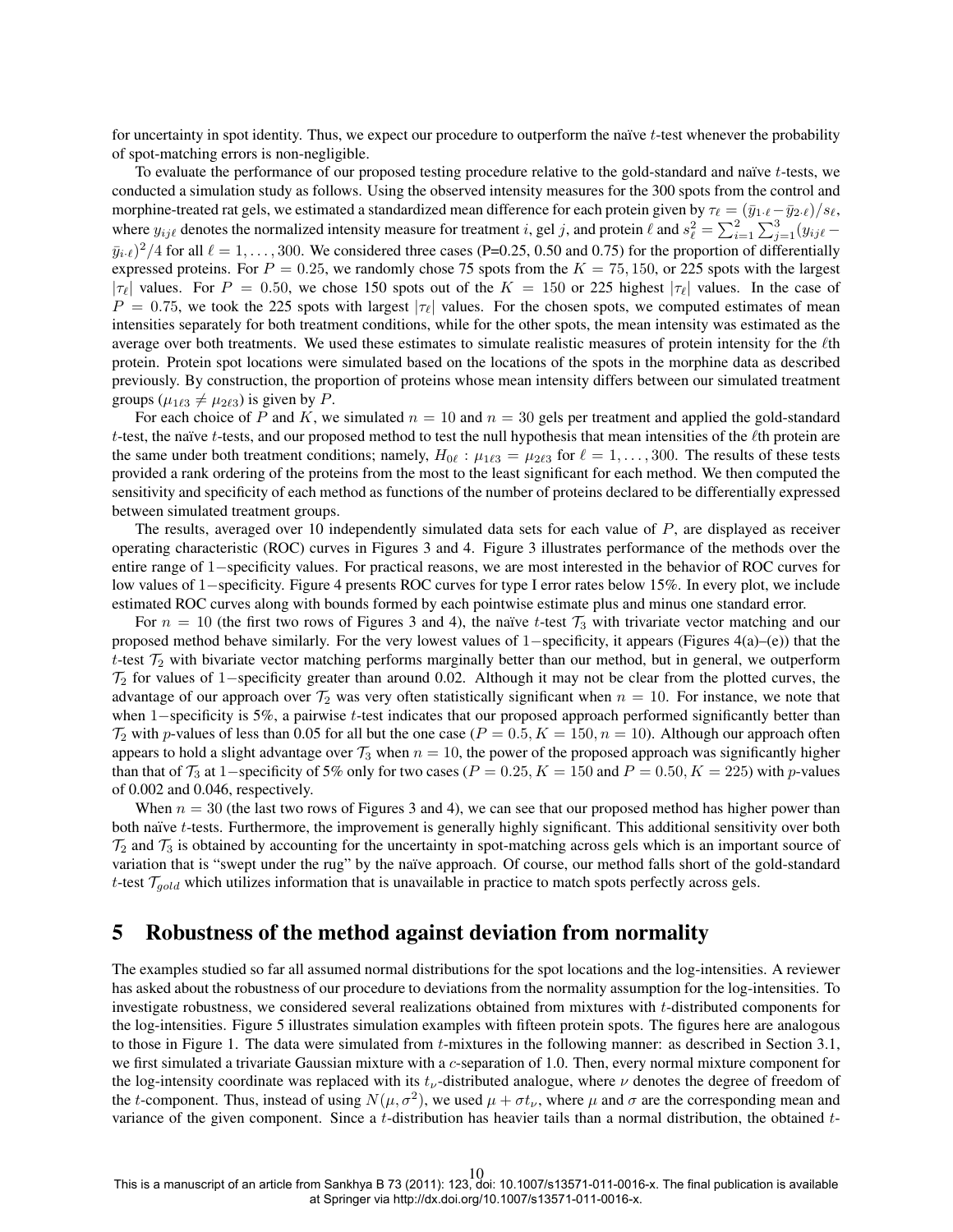

Figure 3: ROC curves for different settings of P, K and n.

11 This is a manuscript of an article from Sankhya B 73 (2011): 123, doi: 10.1007/s13571-011-0016-x. The final publication is available at Springer via http://dx.doi.org/10.1007/s13571-011-0016-x.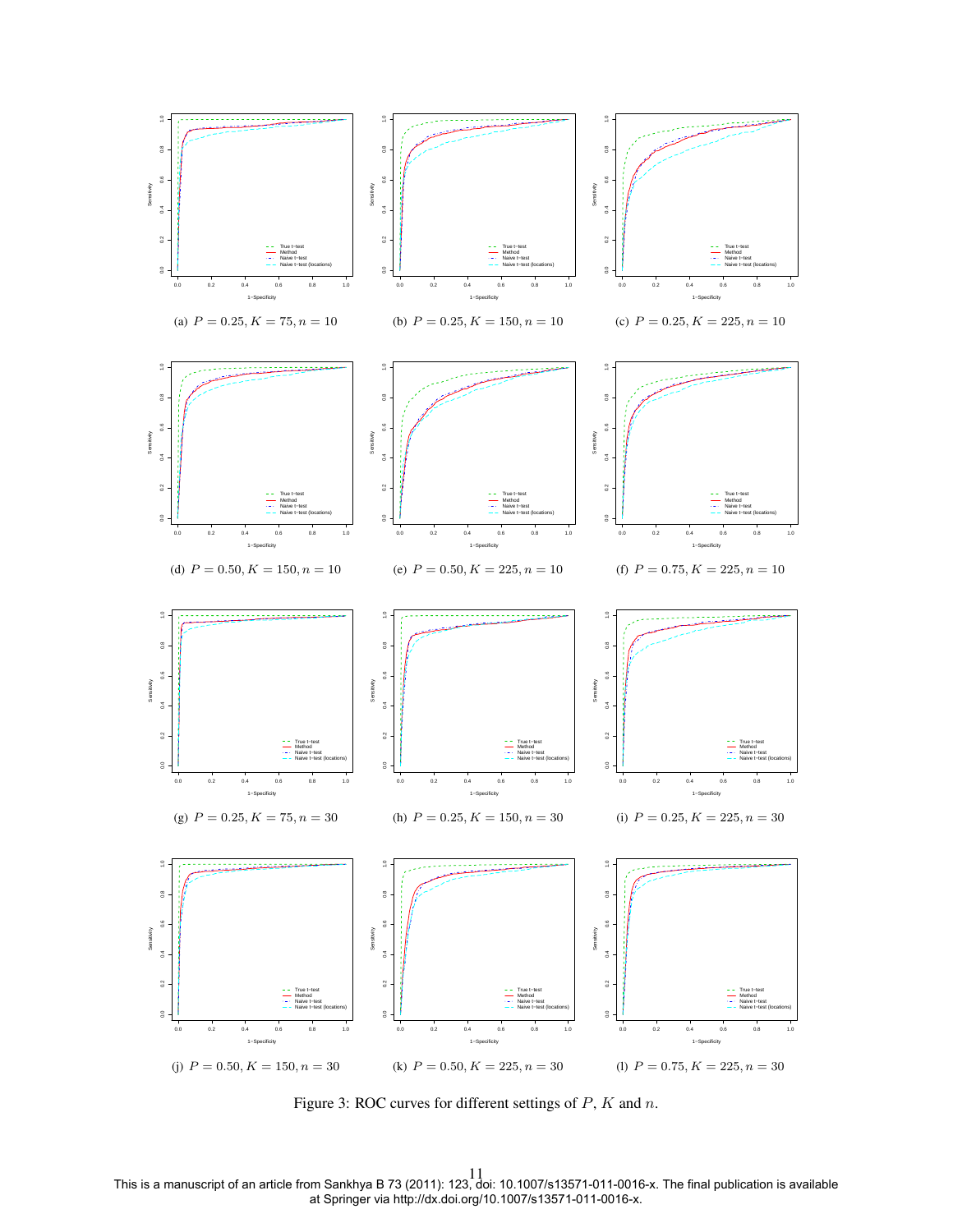

Figure 4: ROC curves for different settings of  $P$ ,  $K$  and  $n$  (low values of 1 - specificity).

12 This is a manuscript of an article from Sankhya B 73 (2011): 123, doi: 10.1007/s13571-011-0016-x. The final publication is available at Springer via http://dx.doi.org/10.1007/s13571-011-0016-x.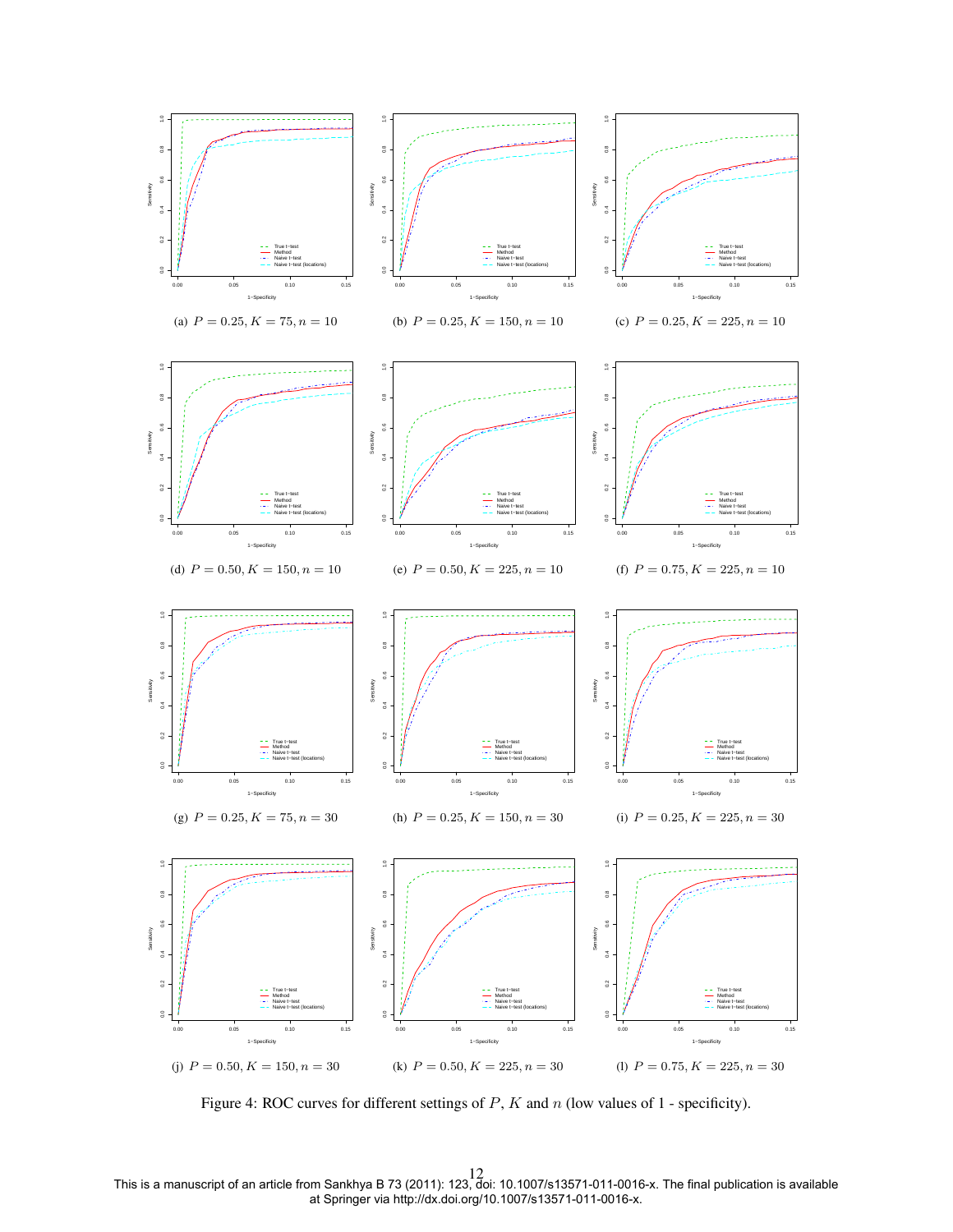

Figure 5: True (black unfilled circles) and estimated (filled red circles) means for the simulation experiment with fifteen protein spots, with different  $n$  and  $\nu$  degrees of freedom for the t-distributions. Plotting characteristics are as in Figure 1.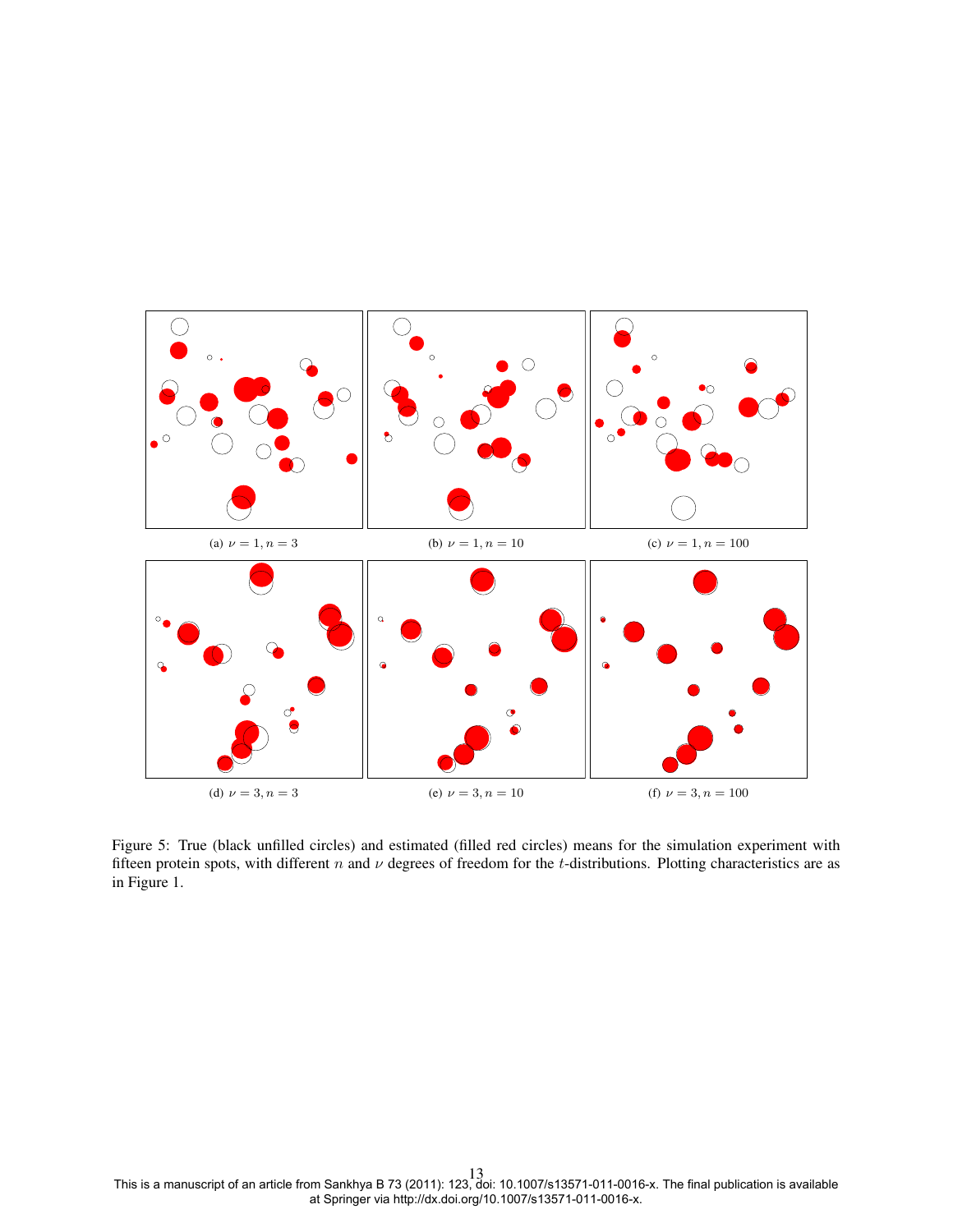mixture components overlap more substantially than the normal mixture, with the degree of increased overlap governed by  $\nu$ . (For all the experiments here, note that we used the procedure developed in Section 2 – which assumes normality – even though the data were generated from  $t_{\nu}$ -mixtures.) When  $\nu = 1$ , the t-distribution has extremely heavy tails: indeed the mean of the distribution does not exist. Thus, it is not surprising that Figures 5a–c indicate that we are not able to estimate the parameters correctly no matter whether we consider sample sizes of  $n = 3, 10$  or 100. However, even a small increase in the number of degrees of freedom improves the convergence results dramatically as indicated in Figures 5d–f with  $\nu = 3$  (the smallest  $\nu$  for which both mean and variance of the distribution exist). As seen, while it is not easy to estimate means based on three gels (Figure 5d), considerably better estimates can be obtained for  $n = 10$ (Figure 5e), or for  $n = 100$  Figure 5e) for which the results are clearly the best. Our small-scale investigation here is very encouraging because it suggests that our procedure is quite robust, performing well for cases with deviations from normality unless such deviations are very extreme as for  $\nu = 1$ , for which the mean parameters (to be estimated) do not even exist.



Figure 6: (a) true means and their estimates based on 10 gels per treatment; (b) true means and their estimates based on 30 gels per treatment. Color intensities are as in Figure 2d.

We also checked robustness using the real life dataset analyzed in Section 4. Once again, we incorporated the simulation ideas described above to obtain realizations from  $t_3$ -distributed log-intensities under both treatment conditions. Figure 6 illustrates the obtained estimates with 10 and 30 gels (plots (a) and (b) correspondingly). In both cases, we obtain reasonable solutions. Expectedly, the solution for  $n = 30$  is better than that for  $n = 10$  as the red and blue circles overlap more producing colors from the main diagonal of the key diagram provided in Figure 2 (d). In summary, our investigations show that our proposed methodology is robust to deviations from the assumption of normal log-intensities unless these deviations are very extreme.

## 6 Conclusions

In this paper, a new method for analyzing gels from two-dimensional electrophoresis is suggested. We account for one of the major sources of variability – errors that happen during the spot-matching process. The EM algorithm naturally incorporates the uncertainty associated with these errors through posterior probabilities obtained at the E step. An estimated variance-covariance matrix of parameter estimates is then used to make inference about differentially expressed proteins. This approach is conceptually different from the commonly used methodology that assumes that the spot-matching algorithm is able to provide the ideal classification of spots. The proposed technique was tested on several synthetic datasets as well as on the set of real-data-based simulation studies. The results indicate that the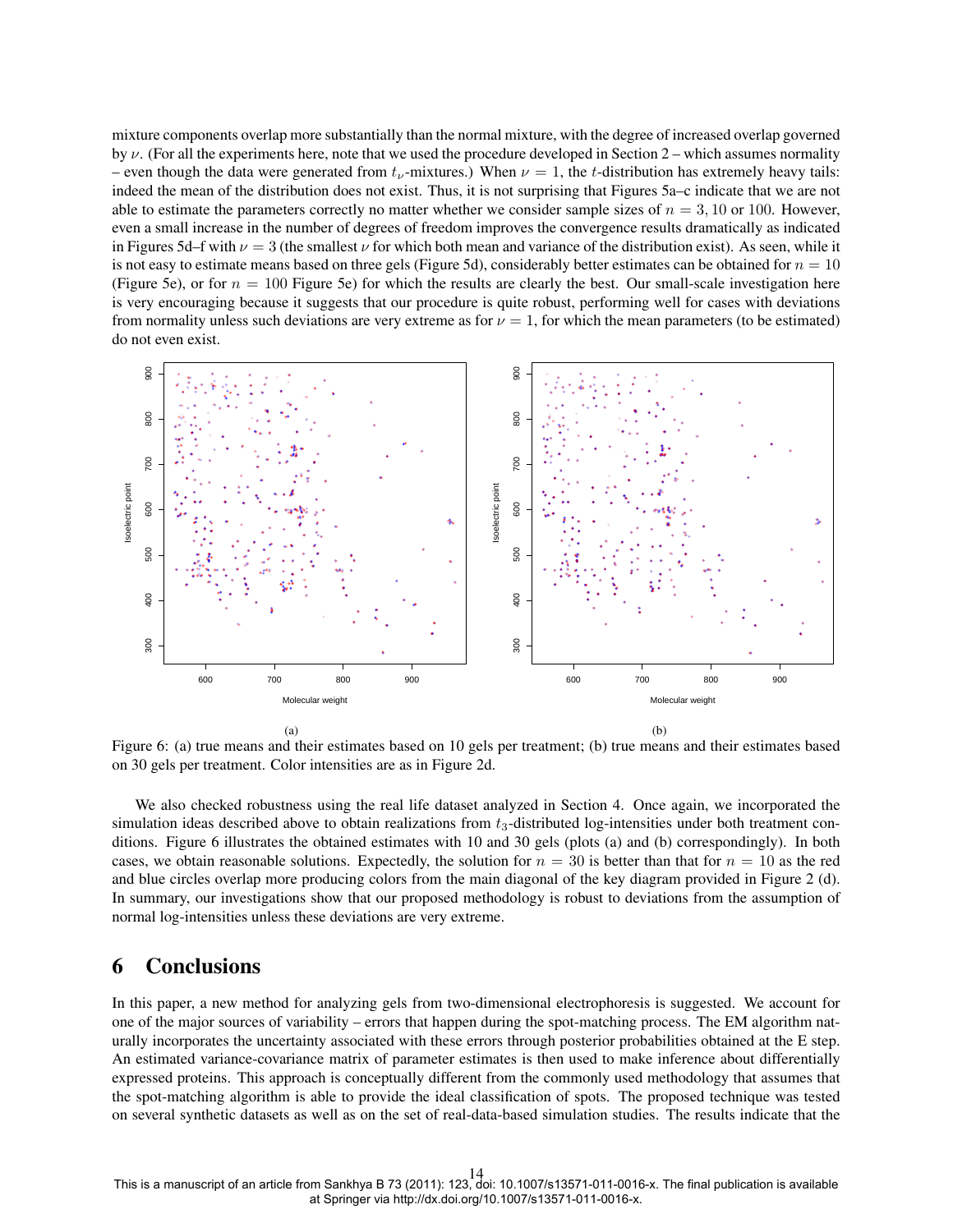suggested procedure typically outperforms approaches that ignore spot-matching uncertainty. This superior performance is maintained even when there are deviations from the normality of the log-intensities. Thus, we recommend that spot locations be routinely recorded for each gel so that analyses that account for uncertainty in spot matching can be implemented.

# Acknowledgements

The authors acknowledge partial support by the National Science Foundation Awards NSF CAREER DMS-0437555, NSF IOS-0236060 and NSF DMS-0502347.

# References

- J. S. Almeida, R. Stanislaus, E. Krug, and J. M. Arthur. Normalization and analysis of residual variation in twodimensional gel electrophoresis for quantitative differential proteomics. *Proteomics*, 3:1567–1596, 2003.
- M. Altman, J. Gill, and M. McDonald. *Numerical Issues in Statistical Computing for the Social Scientist*. Wiley-Interscience, New York, 2003.
- A. J. Baddeley and J. Møller. Nearest-neighbour Markov point processes and random sets. *International Statistical Review*, 2:89–121, 1989.
- J. G. Booth and J. P. Hobert. Maximizing generalized linear mixed model likelihoods with an automated Monte Carlo EM algorithm. *Journal of the Royal Statistical Society*, 61:265–285, 1999.
- G. Celeux and J. Diebolt. A stochastic approximation type EM algorithm for the mixture problem. *Stochastics and Stochastic Reports*, 41:127–146, 1992.
- S. Dasgupta. Learning mixtures of Gaussians. In *Proc. IEEE Symposium on Foundations of Computer Science*, pages 633–644, New York, 1999.
- B. Delyon, M. Lavielle, and E. Moulines. Convergence of a stochastic approximation of the EM algorithm. *The Annals of Statistics*, 27:94–128, 1999.
- A. P. Dempster, N. M. Laird, and D. B. Rubin. Maximum likelihood for incomplete data via the EM algorithm (with discussion). *Jounal of the Royal Statistical Society, Series B*, 39:1–38, 1977.
- A. Dowsey, M. J. Dunn, and G. Yang. The role of bioinformatics in two-dimensional gel electrophoresis. *Proteomics*, 3:1567–1596, 2003.
- P. J. Green and K. V. Mardia. Bayesian alignment using hierarchical models, with applications in protein bioinformatics. *Biometrika*, 93(2):235–254, 2006.
- R. Levine and G. Casella. Implementations of the Monte Carlo EM algorithm. *Journal of Computational and Graphical Statistics*, 10:422–439, 2001.
- R. Levine and J. Fan. An automated (Markov Chain) Monte Carlo algorithm. *Journal of Statistical Computation and Simulation*, 74:349–359, 2004.
- T. A. Louis. Finding the observed information matrix when using the EM algorithm. *Journal of Royal Statistical Society, B*, 44:226–233, 1982.
- R. Maitra. Initializing partition-optimization algorithms. *IEEE/ACM Transactions on Computational Biology and Bioinformatics*, 6:144–157, 2009. doi: http://doi.ieeecomputersociety.org/10.1109/TCBB.2007.70244.
- G. McLachlan and T. Krishnan. *The EM Algorithm and Extensions*. Wiley, New York, 2008.
- G. McLachlan and D. Peel. *Finite Mixture Models*. John Wiley and Sons, Inc., New York, 2000.

15 This is a manuscript of an article from Sankhya B 73 (2011): 123, doi: 10.1007/s13571-011-0016-x. The final publication is available at Springer via http://dx.doi.org/10.1007/s13571-011-0016-x.